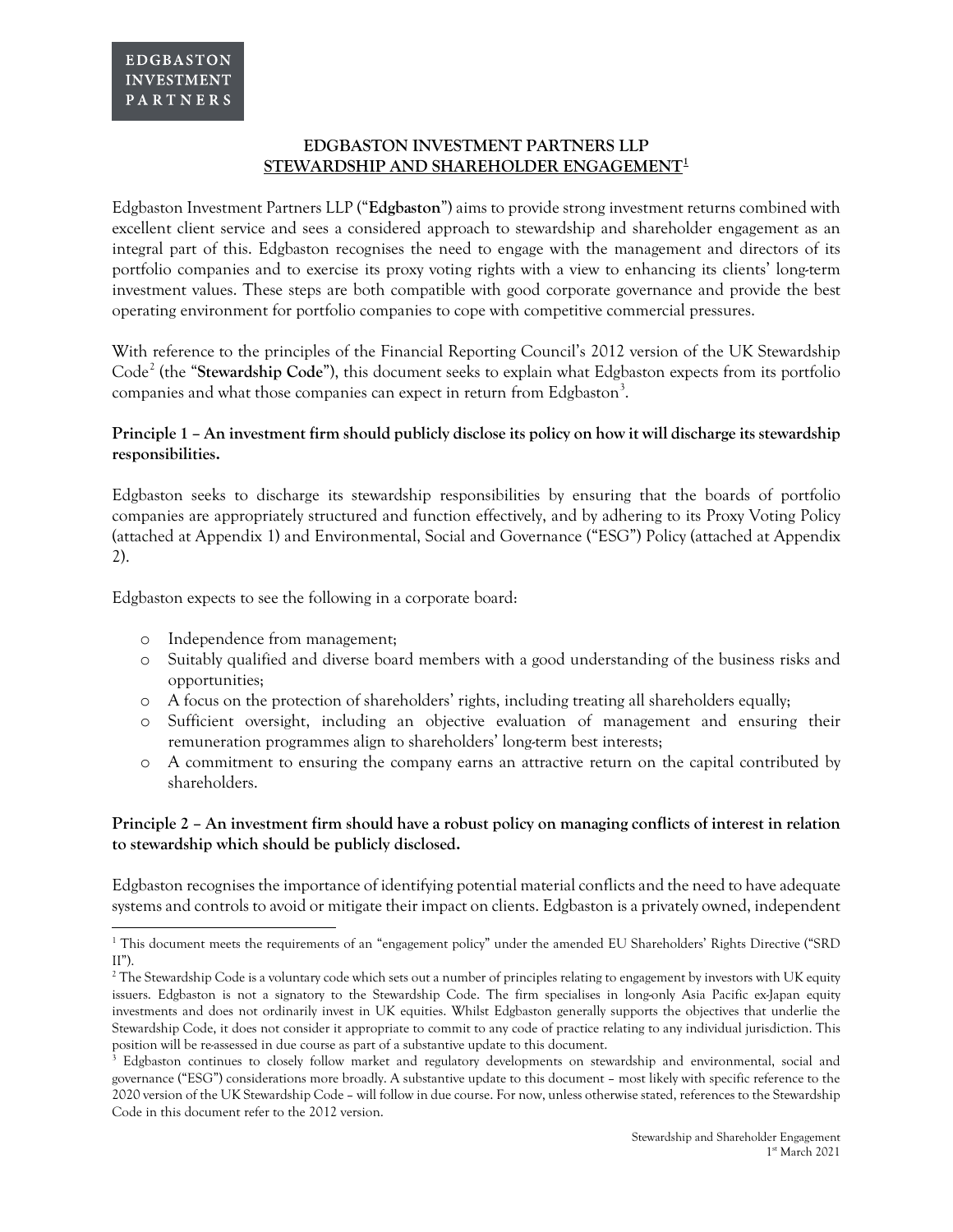partnership, which implements a single investment programme for its clients. As such, Edgbaston has specifically structured its business to ensure that its interests and the interests of its members and employees are aligned as closely as possible with those of its investors, for example, through ownership interests and remuneration policies. This reduces the conflicts of interest faced by Edgbaston, as compared to larger and more complex financial services firms.

Edgbaston maintains a log of the actual or potential conflicts of interest to which it may be subject. This includes key conflicts which may impact on the ability or motivation of its investment team to focus on governance issues for Edgbaston portfolio companies (for example, due to personal account dealing or outside business interests). Edgbaston has implemented robust controls and procedures in this respect which are described in its Compliance Manual and tested as part of its compliance and risk testing programme.

# **Principle 3 – An investment firm should monitor its investee companies.**

### *Research Monitoring*

Edgbaston's investment approach is based on fundamental analysis, which involves building and maintaining a detailed knowledge of individual companies, including through meetings and calls, analysis of published company reports, announcements and circulars and broader internal and external research and data. As such, Edgbaston's ongoing monitoring of investee company strategy, operational, governance and management performance and capital allocation is integral to its investment process.

## *Engagement and Voting Matters*

Ownership of shares brings with it important responsibilities, particularly the right to speak and vote on matters that can influence the way in which a business is conducted. Edgbaston adopts a positive engagement approach whereby it discusses issues with the management of the companies in which it invests or is considering investing on behalf of its clients. Edgbaston prefers to have one-on-one discussions with companies as it believes this enables an effective relationship with boards and management to be built. Edgbaston uses the information gathered during these meetings both to inform its investment decisions and also to encourage company management to improve procedures and policies. Edgbaston believes that this is the most effective way to effect positive change in standards of corporate social responsibility. Edgbaston monitors the effectiveness of its engagement with the managements and boards of investee companies. Its historic communications, and the success of any such communications, will play a part in its proxy voting decisions.

In accordance with applicable law and its internal document retention policies, Edgbaston maintains electronic records of material engagements, voting and other corporate governance and corporate responsibility activities, including the rationale for voting decisions.

## **Principle 4 – An investment firm should establish clear guidelines on when and how it will escalate its stewardship activities.**

As a general policy, Edgbaston's strong preference is to achieve its clients' objectives whilst supporting portfolio company management. However, on occasion, Edgbaston's views may differ from those of management and/or the Board and this may give rise to an escalation in engagement. Factors taken into account prior to escalation include an assessment of the materiality of the matter in dispute, the size of Edgbaston's shareholding and the ownership profile of the business in question. The specific response thereafter will always be determined on a case by case basis but may include the following: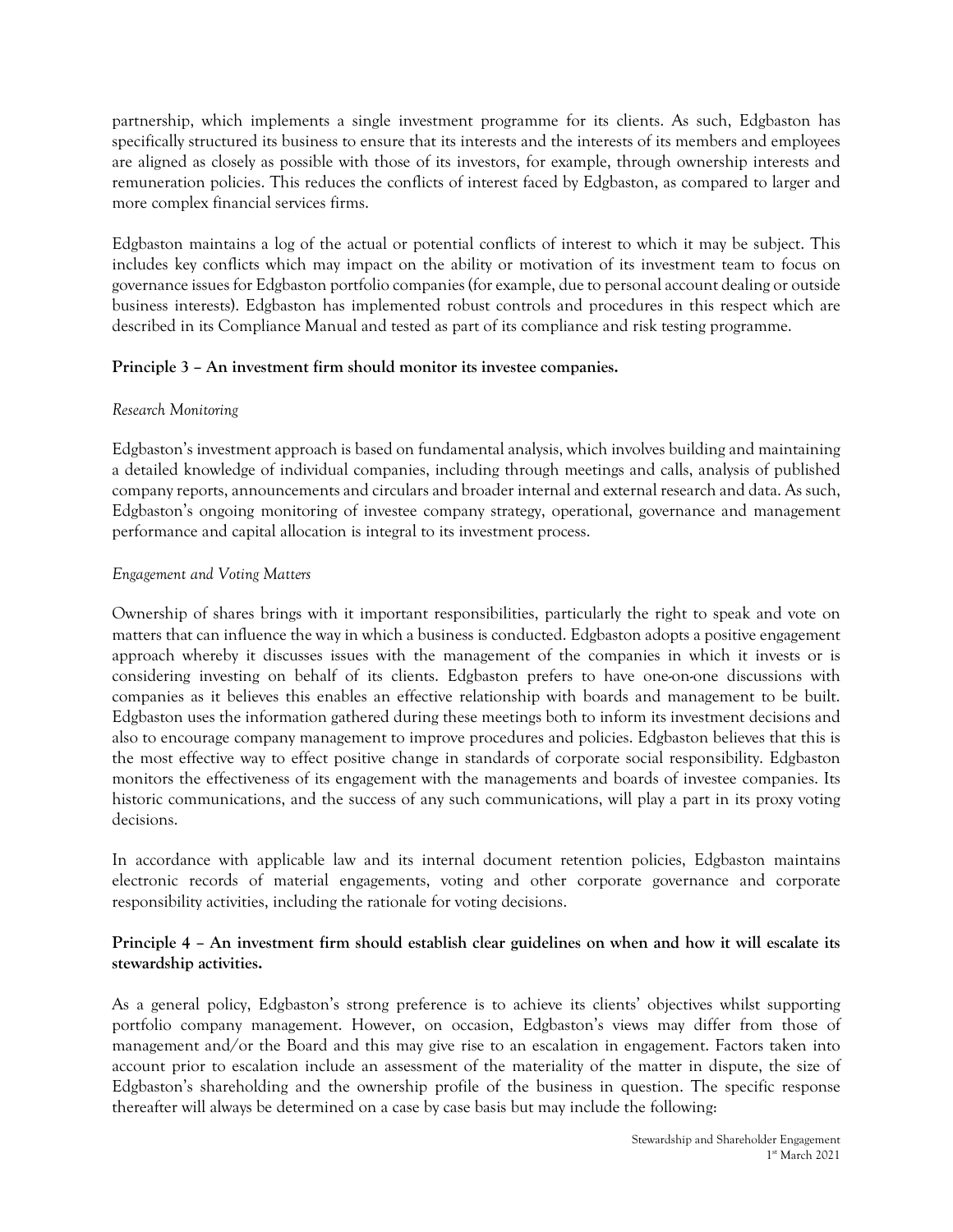- Formalising our view to the management and/or board in writing;
- Contacting the company's advisers and/or independent directors for a further exchange of views;
- Voting against the management recommendation on a given motion;
- Collaborating with other significant shareholders to determine whether they share Edgbaston's views or concerns (subject to the comments outlined at Principle 5 below);
- Attending an AGM / EGM in person;
- Introducing an AGM / EGM motion;
- Escalating concerns to the relevant stock exchange or regulator;
- Making a public statement (as a general policy, we do not favour using the media to help achieve our clients' objectives);
- Selling the stock.

# **Principle 5 – An investment firm should be willing to act collectively with other investors where appropriate.**

Occasionally, an issue may arise where collaboration with other investors may help to create a better outcome for Edgbaston's clients. However, Edgbaston is mindful that it needs to maintain a balance between the time spent on such matters and the value it will generate for clients. The investment team will review proposals for collective engagement initiatives with Edgbaston's compliance group on a case by case basis with reference to the following criteria:

- The materiality of the issue;
- The ability to influence (i.e. the materiality of the shareholding);
- The ownership profile of the company under discussion.

In considering participation in collaborative engagement initiatives, Edgbaston will also take into account potential conflicts of interest, concert party rules and its policy on insider information.

### **Principle 6 – An investment firm should have a clear policy on voting and disclosure of voting activity.**

Edgbaston's Proxy Voting Policy is attached to this document at Appendix 1.

### **Principle 7 – An investment firm should report periodically on its stewardship and voting activities.**

Clients may receive a quarterly summary of Edgbaston's proxy voting activity by contacting [clients@edgbastonip.com.](mailto:clients@edgbastonip.com) Save as provided by law or regulation, Edgbaston does not provide other third parties with information on how it has voted client proxies. In addition, this stewardship and shareholder engagement document is included on Edgbaston's website [\(www.edgbastonip.com\)](http://www.edgbastonip.com/) and is updated periodically (typically, annually).

Questions on this document or on Edgbaston's approach to stewardship and shareholder engagement more generally should be directed to **compliance@edgbastonip.com**.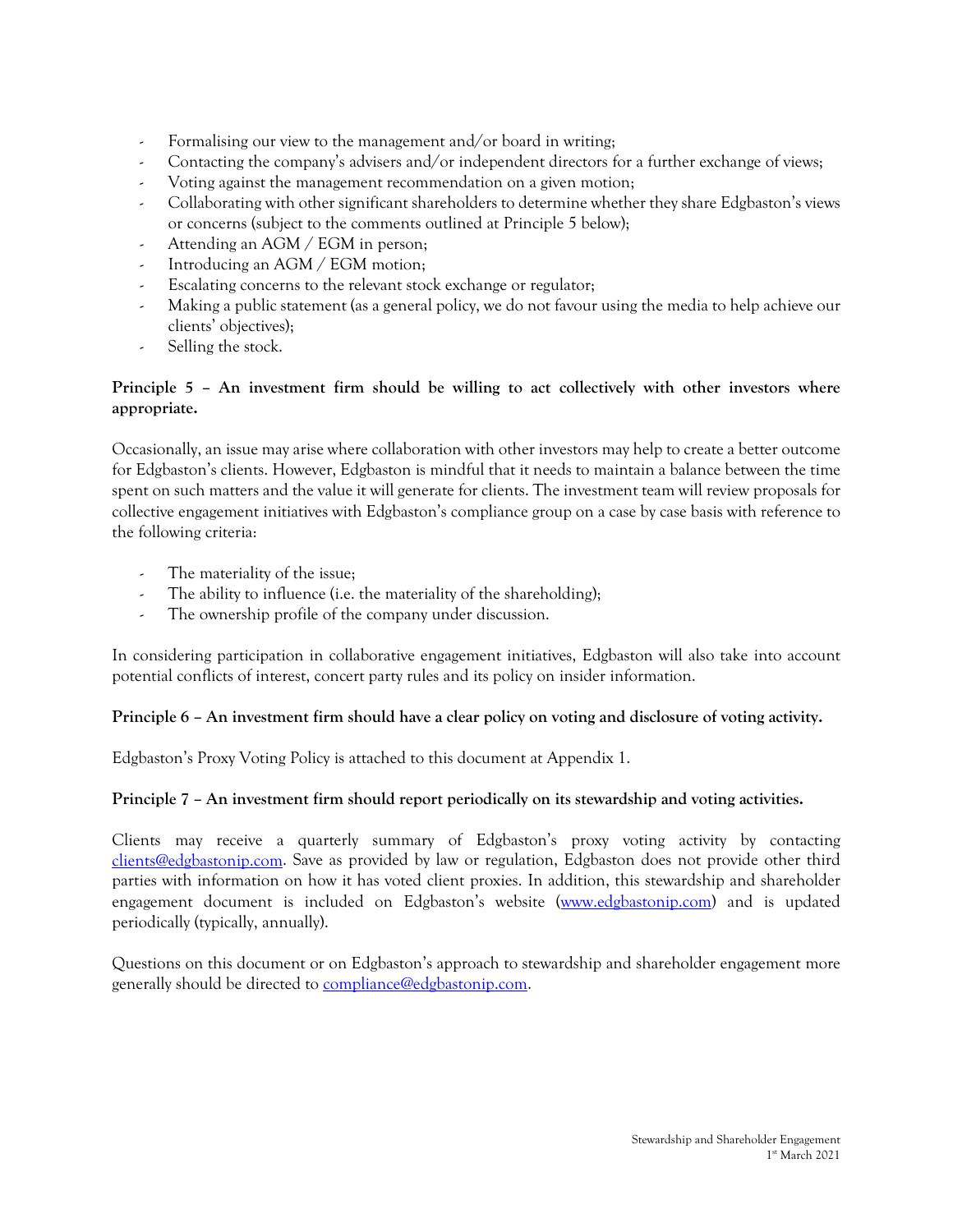### **APPENDIX 1**

#### **PROXY VOTING POLICY**

Edgbaston Investment Partners LLP ("**Edgbaston**") considers it to be of paramount importance when assessing proxy voting responsibilities on behalf of its privately offered commingled funds (collectively defined as "**Clients**") to recognise the fiduciary responsibility it assumes in acting as investment manager. Edgbaston also recognises the need to exercise its proxy voting obligations with a view to enhancing long-term investment values. Edgbaston believes that both are generally compatible with good corporate governance as they provide the best operating environment for each underlying portfolio company to cope with competitive commercial pressures. To help achieve its objectives, it is Edgbaston's policy, subject to the considerations described below, to use its commercially reasonable efforts to vote proxies arising on all shares held on behalf of its Clients.

Standard issues typically arise at Annual General Meetings ("**AGM**s") or Ordinary General Meetings ("**OGM**s"). Standard issues may include items of a routine nature such as the presentation of financial statements to shareholders, approval of routine executive compensation or incentive plans, approval of financial statements by shareholders, election of directors and approval of director's fees, election of auditors and approval of audit fees, and declaration of dividends.

In certain markets, permission to waive pre-emptive rights are a standard resolution on AGM agendas. Edgbaston routinely votes against these. The varying levels of protection offered to minority shareholders in different countries often results in a lack of adequate disclosure in terms of parties involved, discounts given and the use of proceeds. Over time, waiving pre-emptive rights also dilutes minority shareholders' stake in the business.

Material issues may arise at Extraordinary General Meetings ("**EGM**s"), Special General Meetings ("**SGM**s"), OGMs, or AGMs. Material issues may include items that relate to corporate governance matters; changes in a company's country of incorporation; mergers and other corporate restructurings; anti-takeover provisions such as staggered boards, poison pills, or supermajority provisions; changes to capital structures including increases and decreases of capital and preferred stock issuance; material stock option, management compensation, or incentive plan issues; and social and corporate responsibility considerations. Edgbaston also considers standard issues to be material issues when it has knowledge that a potential conflict of interest with management is present. These situations can arise where a portfolio company's US retirement plan assets are invested in an Edgbaston managed commingled fund, a portfolio company or one of its affiliates is also a brokerage counterparty to a Client's security or foreign currency transaction, or where the person responsible for overseeing investments at a Unitholder that is invested in one of Edgbaston's privately offered commingled funds is also a director or officer of a portfolio company that would materially benefit from any executive compensation or incentive scheme subject to shareholder vote. Please note, however, that Edgbaston may not be aware of the roles performed for portfolio companies by underlying investors holding units in Edgbaston's privately offered commingled funds. Unitholders are requested to notify Edgbaston in writing of any known affiliations with publicly traded companies that could fall within Edgbaston's investment universe. Unitholders are also requested to notify Edgbaston in writing if they are actively involved in the financial services industry or affiliated or employed by an investment bank, broker/dealer, custodian or asset management firm.

The Northern Trust Company ("**Northern Trust**") acts as the custodian / depositary of Edgbaston's privately offered commingled funds and holds all securities owned by these commingled funds for the benefit of the Unitholders. Northern Trust has outsourced certain of its proxy processing responsibilities to Broadridge, a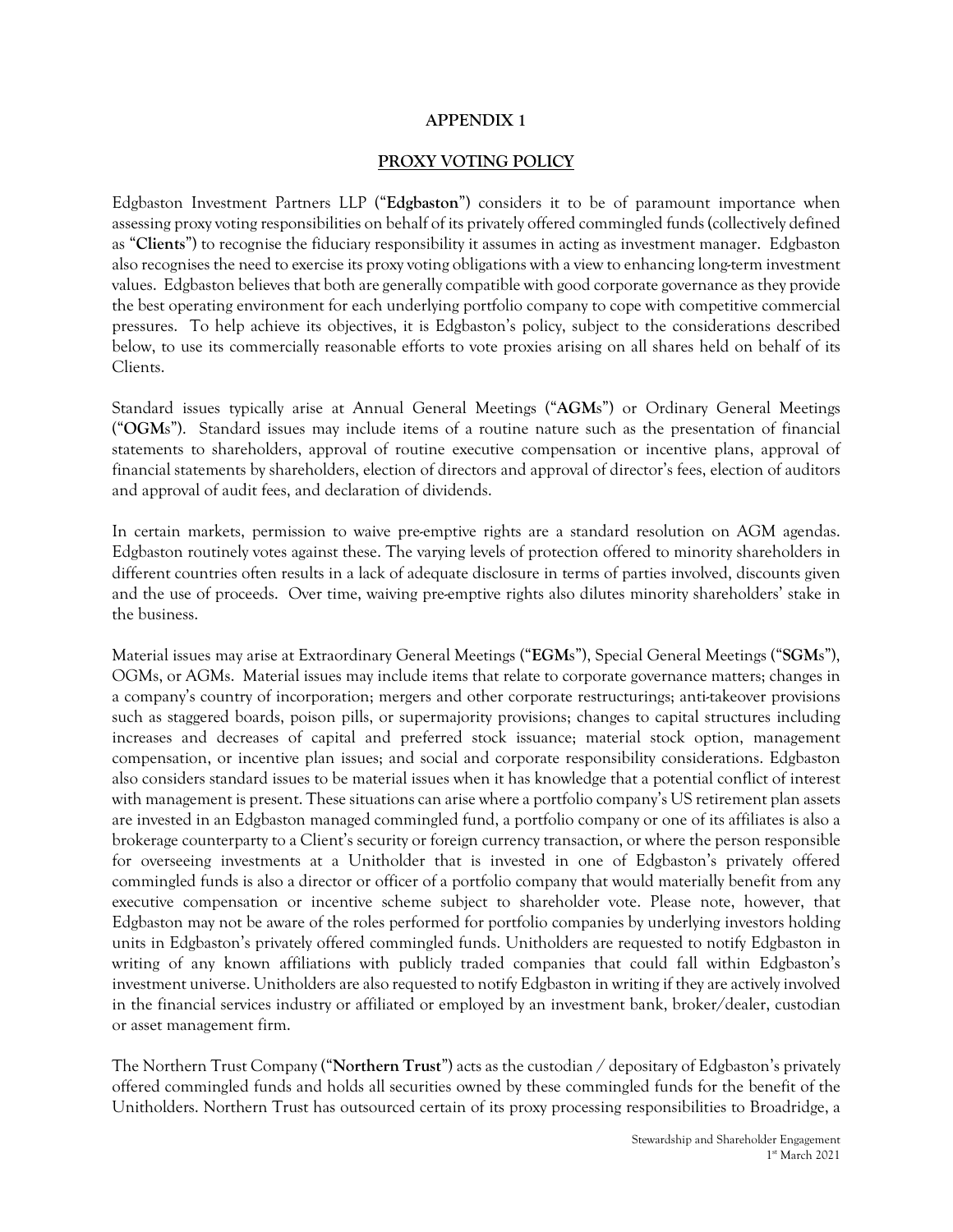leading provider of proxy voting and corporate governance services. Broadridge principally provides Edgbaston with meeting notification and ballot delivery services, agenda summaries and vote instruction processing services. All of these services are delivered to Edgbaston via an interface provided by Glass Lewis Europe Limited ("Glass Lewis"), an independent provider of global governance services. In addition to the basic services provided by Broadridge, Glass Lewis provides Edgbaston with more bespoke proxy voting services including detailed agenda content and original source documents, background research, translation services, power of attorney maintenance and recordkeeping and custom reports. Meeting notifications are provided according to an established service level agreement in place between Northern Trust and Broadridge and one in place between Northern Trust and Edgbaston. Edgbaston does not outsource any part of its proxy voting *decision making* process to Broadridge, Glass Lewis or Northern Trust.

Following receipt of proxy voting materials from Broadridge and Glass Lewis, Edgbaston's investment operations team prepares a package of material for review by a member of the Edgbaston's Portfolio Implementation Committee ("**PIC**"). The package of material includes details of the resolutions published by the company, background research, any translations (if the documents have not been published in English), and the deadline for the response. One PIC member is able to decide on standard items but material items and votes against management recommendations require two PIC members to approve the course of action. Once the action is approved, Edgbaston's investment operations team processes and verifies the proxy vote electronically using the Glass Lewis proprietary system.

In certain circumstances, Edgbaston may be unable to vote a specific proxy including (but not limited to) when Northern Trust or Broadridge does not provide a voting service in a given market, because Northern Trust's agent, in error, does not process a proxy or provide sufficient notice of a vote, or because an error is committed by any party involved in the proxy voting or registration process. Edgbaston may also refrain from voting if it is considering liquidating a position (as shares may be blocked when proxies are submitted), where the costs of voting a specific proxy outweigh the economic benefit that Edgbaston believes would be derived by the Client, where a specific class of shares does not carry voting rights with respect to a given issue subject to shareholder vote, or where re-registration of the shares into the Client's (rather than Northern Trust's nominee's) name may (or may reasonably be expected to) result in a violation of local privacy laws or adversely impact the Client's economic interests.

Unitholders are advised that when voting proxies in certain Asian markets, Edgbaston may be constrained by certain country or portfolio company specific issues. For example, some companies in the portfolio impose voting caps on the maximum number of proxy votes that any single outside shareholder may control. Others require all board issues to be resolved by a show of hands, rather than a poll. As all shares may be held by one nominee, these restrictions have the effect of substantially limiting the impact of any proxies cast. Furthermore, some companies in the portfolio may restrict investment managers (such as Edgbaston) from voting proxies where disclosures of holdings or securities under Edgbaston's control have not been made on a timely basis or in a format required under their articles of incorporation.

Additional information on Edgbaston's proxy voting and corporate governance policies can be found in the Stewardship Code Statement on Edgbaston's website [\(www.edgbastonip.com\)](http://www.edgbastonip.com/). Unitholders may receive a quarterly summary of proxies voted or not voted and issues raised at meetings held by portfolio companies by contacting Edgbaston's Client Services representatives (at [clients@edgbastonip.com\)](mailto:clients@edgbastonip.com) and asking to be included on the quarterly proxy voting distribution list.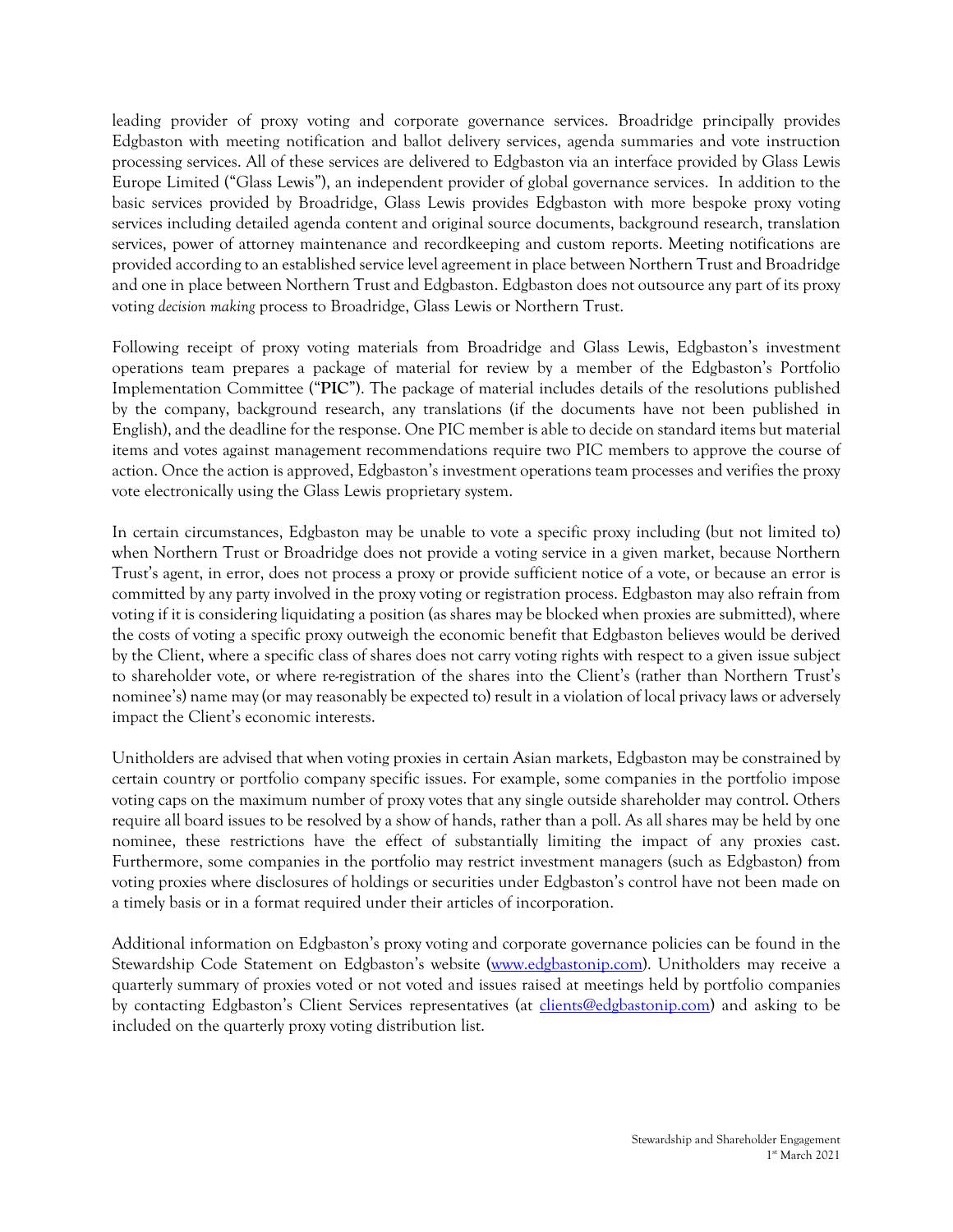# **APPENDIX 2**

### **ENVIRONMENTAL, SOCIAL AND GOVERNANCE POLICY**

Edgbaston believes that companies must be good corporate citizens and operate their businesses in a sustainable fashion to ensure longevity and success. Whilst it does engage with companies on environmental, social and governance ("ESG") issues to encourage better practices, Edgbaston does not utilise ESG screening in its investment process. Exclusionary policies imply that this engagement is someone else's responsibility; Edgbaston disagrees with this premise. Exclusionary screens are also unable to successfully capture companies which are striving to make improvements in their ESG practices.

Edgbaston's investment research process identifies many types of risks associated with a company. ESG issues are considered amongst a broader group of risk factors when making a quality assessment of an investment. These assessments feed into the valuation Edgbaston is prepared to pay for any business. Higher levels of aggregate risk (lower quality) requires a bigger margin of safety (i.e. Edgbaston would only be prepared to pay a lower valuation).

Edgbaston has been explicitly considering governance issues for many years and the process is well integrated into its research process. Governance issues are discussed in the "Management Quality and Corporate Governance Section" of its research reports. Edgbaston also tracks the engagement it has had with individual company management. Edgbaston considers factors such as the Board's track record in terms of management oversight, executive pay and suitability of the management team. It is encouraging when the Board is suitably qualified and diverse with a good understanding of the business, its risks and opportunities. Edgbaston also considers the track record in areas such as ensuring a sensible capital structure is maintained, historical capital allocation, balancing the rights of all shareholders, ensuring the price paid for acquisitions is reasonable, and ensuring that acquisitions are in the long-term interests of the business.

Perhaps most importantly, Edgbaston also considers the company's decision in terms of the dividends and the payout ratio as a particularly reliable indicator of governance. Edgbaston believes the payout ratio is one of the best ways of measuring, in a single metric, many of the smaller decisions a company makes in terms of the efficiency of its capital allocation. If a company is able to return cash which is excess to its operational and investment requirements, Edgbaston can then extrapolate that there are other sensible decisions being made within the business.

Currently, the discussion of environmental issues are scattered through three parts of Edgbaston's research report:

- i. The "Industry Position" portion of the report sets out how competitive the business is relative to its peer group (whether that is domestic, regional or global as appropriate). In Edgbaston's experience, the environmental footprint of companies in sectors such as utilities, transportation, extractive, steel and cement tends to be directly correlated with the competitiveness of the business – companies who operate newer facilities with greater economies of scale and those who have invested in their facilities tend to have an advantage against those operators with older, smaller and often more polluting facilities.
- ii. Factors related to carbon intensity are also part of the "Regulatory Issues" discussion which would outline whether the asset basis is compliant with current regulations or will require further investment to ensure compliance. The latter can raise issues around fines and litigation which have their own financial consequences and would not be indicative of a business being run in a sustainable